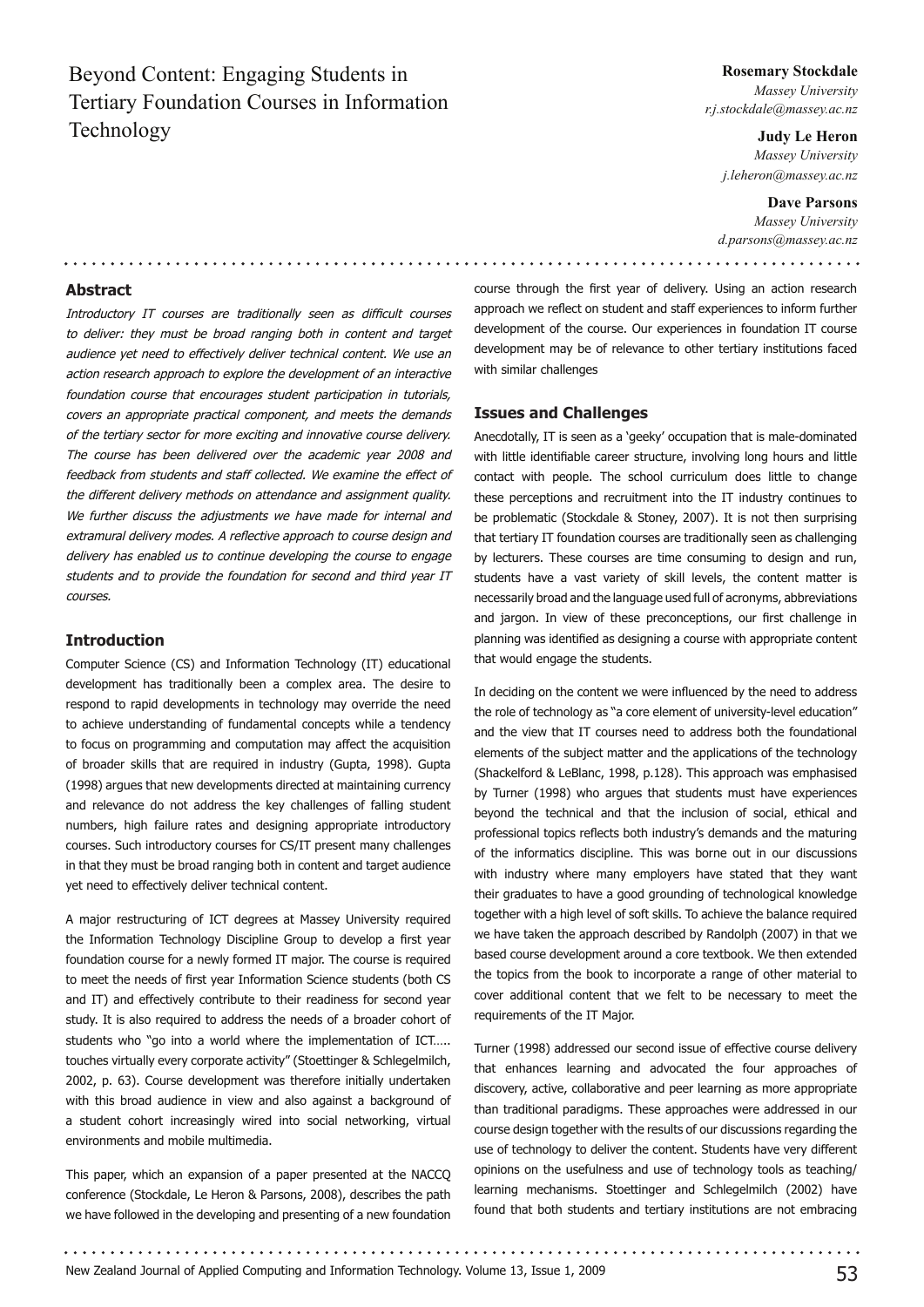the use of technology within the classroom. Students, on the whole, like the use of IT-based tools to deliver content but are influenced by their skill levels, which are determined by the level of their previous exposure to ICT. We therefore needed to plan for the use of technology as a delivery mechanism in a way that was compatible across different levels of IT skills.

Another challenge was the need to effectively present the first year course as a showcase for further IT learning and a pathway to subsequent study. There is a rapidly declining number of students studying CS/IT at a time when the need for IT professionals is becoming acute. We were very conscious that we needed to overcome the preconceptions of potential students that include lack of interest, poor transition from high school to tertiary curricula, gender bias and poor fit with industry. The course therefore needs to address the issues of attracting students, capturing their interest and encouraging them on to further technology studies.

# **Reflecting on the Method**

Action research is a research method that enables a qualitative investigation of change. Its purpose is to 'institute a process of change and then to draw conclusions from this process' (Hunter, 2004. p.295). The method also involves an iterative process that allows for reexamination of the application of devised solutions to a problem to determine whether actions have been appropriate. It also supports investigation of the impact of the change on the organisation or group (Olesen & Myers, 1999).

We used an action research approach to gather data from both staff and students to inform the development, delivery and evaluation of the new course. It should be emphasised that the data gathering has not been regarded as a research project and the primary purpose remains the development of the first year foundation course. However, in support of the need to reflect on the design, development and delivery of the course we have used the principles of action research (Susman & Evered, 1978, cited in Hunter, 2004). This enables and informs a cyclical process of assessment of our progress as follows:

- Diagnosing: We have diagnosed the issues and challenges affecting development of a new course
- Action Planning: We have planned the actions to be undertaken to address the diagnosis
- Action Taking: We have conducted and monitored the planned actions
- Evaluation: We have evaluated the ongoing effects of the actions
- Specifying Learning: We have documented the knowledge obtained from the process.

Data collection and analysis has involved collaboration amongst the

discipline group staff drawing on several years of collective experience. Reference to a variety of curricula relating to delivery of IT courses and an extensive review of textbooks was made. Discussions with CS staff who constitute a complementary but separate group within the Institute have been ongoing to enable 'cross pollination' of ideas and this has proved to be an invaluable two way exchange. Once course delivery was underway, we informally and formally surveyed students on their experiences. We also continued to conduct informal discussions among the staff and reflect on the participants' reception of the different elements of the course.

# **Planning and Designing the Course**

The first stages of the action research are diagnosing the challenges and planning the actions to address that diagnosis. We began the diagnosis and planning process with discussions on the issues affecting foundation course delivery and what we considered to be important in terms of content and format. We found professional bodies such as the ACM and AIS to be helpful in providing background material for foundation courses. Initial content development for the course was guided by the ACM/IEEE IT curriculum (ACM, 2008) which highlights the need to balance the technology content with social and related IT issues.

We were conscious of the requirement to prepare Information Sciences (IT) students for further study while at the same time staying broad enough to attract students wishing to take the course as an elective (see Table 1). The title of the course was felt to be very important in attracting students. It is aimed at describing the content (hence 'Computer Applications') put into a relevant context ('and the Information Age'). This was felt to avoid connotations of a business orientation (Business Information Systems is taught in a separate faculty), while emphasising that the subject matter went beyond the technical.

| <b>First Year Course</b>                                   | <b>Second Year Courses</b>                                                                                           | Third Year Courses                              |
|------------------------------------------------------------|----------------------------------------------------------------------------------------------------------------------|-------------------------------------------------|
| <b>Computer Applications</b><br>and the Information<br>Age | Systems Analysis and<br>Design                                                                                       | Database<br>Development                         |
|                                                            | Networks, Security and<br>the Internet                                                                               | Human Computer<br><b>Interaction</b>            |
|                                                            | Systems Integration and<br>Administration                                                                            | Multimedia<br>Development                       |
|                                                            | <b>Application Software</b><br>Development                                                                           | Software<br>Construction                        |
|                                                            | Web-Based and Mobile<br><b>Systems</b>                                                                               | Emerging Issues in<br>Information<br>Technology |
|                                                            | <b>Non Information Science Students (to fulfil</b><br>basic IT knowledge requirements for other<br>courses of study) |                                                 |

**Table 1. Framework of Courses Offered in the IT Major**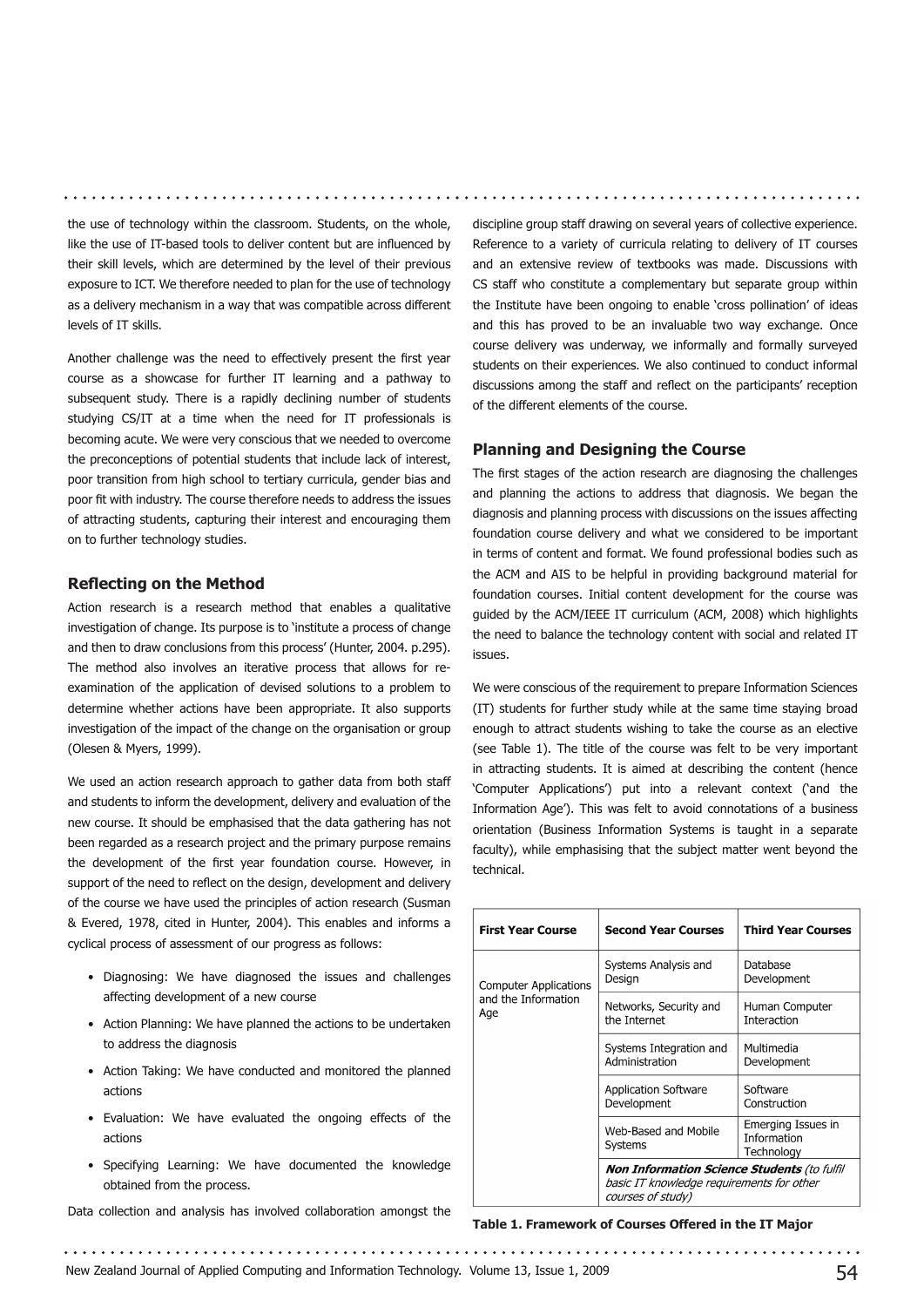It was determined that the course would comprise four components that would align with Turner's (1998) four approaches for effective course delivery that enhances learning:

- Quizzes. This component emphasises discovery learning by encouraging students to explore the set text, conduct Web searches and access other readings to answer the questions set on a weekly basis. The aim of this component is to introduce the students to facts, theory and concepts.
- Lectures. The purpose of this component is to explain and relate facts, theory and concepts that are absorbed through the quizzes. Despite the large class size, some element of interactivity is encouraged to promote peer learning.
- Tutorials. The seminar room based tutorials promote student discussion of issues relating to facts, theory, concepts and practice. The mixed style of interactive events are aimed at promoting collaborative and peer learning.
- Computer lab tasks. The practical component of the course promotes active learning as students follow task sheets that will enable them to build experience of the main types of software applications in current use.

Each component of the course is aimed at enhancing the approaches to student learning and complementing and informing the other components. The assessments were developed with a view to evaluating the overall learning achievements across the four delivery components. The course framework is shown in Figure 1.



#### **Figure 1. Course Framework**

As a foundation technology course, it was felt to be appropriate to use the University's e-learning platform, WebCT, as a repository for all course materials (except the textbook). All administrative documents including course outline and semester schedule, the assignment sheets and lecture notes are located on the course Web pages. The opening page provides a bulletin board for course notices and reminders while all students are encouraged to post to the discussion board to promote peer learning. Additional tools such as animations and podcasts are also posted under the appropriate content pages.

After considerable discussion it was decided to organise the course around a textbook (Randolph, 2007). A set text (Shelley, Cashman, & Vermaat, 2007) provides a framework for the course and forms the basis of a weekly quiz. Although it has been noted that students who are reasonably competent in IT tend not to use the textbook, those with less experience use it extensively and have found the book useful for ongoing reference.

# **Action Taking**

This stage of the action research describes how we conducted and monitored the planned action. It addresses the four components of the course and the assessments in more detail as delivery evolved through the different modes of delivery.

#### **Ouizzes**

The weekly online quizzes are designed to encourage students to read around topics before each lecture, and thereby aid formative learning throughout the semester. The quizzes support students in gaining a grasp of the concepts and theory for the relevant topic. Quiz questions are posted on WebCT for one week preceding the lecture and can be answered through accessing the nominated readings. Sufficient time is given to enable students to scan their sources as they work through the questions. An average of 75-85% of students completes the quizzes in different deliveries of the course.

#### Lectures

The lecture schedule follows the contents of the book although we supplement the material with expertise from members of staff. This is to ensure that all topics covered in subsequent years of the IT major are broadly addressed. The practice also adds a self study element (discovery learning) through the need for students to locate additional readings for the quizzes. An overview of the lecture themes is shown in Table 2.

| <b>Lecture Themes</b>                                                                                                                                            | <b>Source</b>                                    |
|------------------------------------------------------------------------------------------------------------------------------------------------------------------|--------------------------------------------------|
| Usability and Web design<br>Computer graphics<br>Multimedia and online entertainment Human<br>Computer Interaction<br>Computer forensics<br>History of computers | In-house expertise<br>and additional<br>material |
| How computers work<br>Software applications<br>What is programming?<br>Databases, information handling & storage<br>Security and privacy                         | Book chapters<br>(summarised)                    |

# **Table 2. Lecture Themes**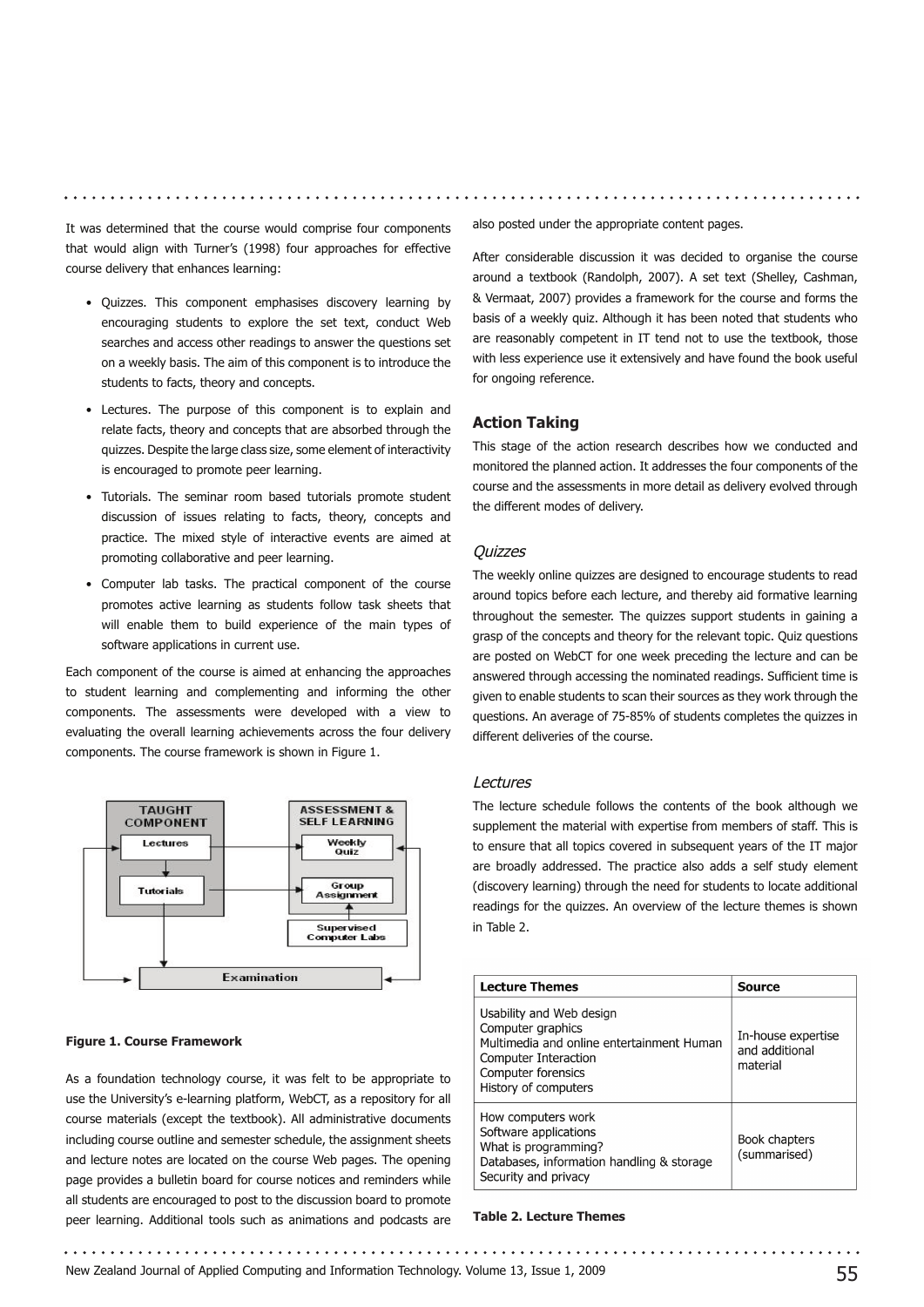The lecture material is expanded with the use of case studies to give more currency to the topic areas. Quizzes are monitored to enable difficulties in specific areas to be identified and explained within the lecture. Interactivity within the lecture is encouraged through techniques such as impromptu voting on queries, asking for examples of technology use and other opinion seeking. Additional material in the form of podcasts, flash and other animation modules is loaded onto WebCT to enhance learning, particularly of the more technical elements of the content. Videos were made of all lectures in the initial delivery of the course for use as additional material on the Web. Students are able to access these tools as often as they wish and there are encouraging signs that they are proving beneficial and range of tools is gradually being extended.

#### **Tutorials**

The weekly tutorials are loosely related to the lecture topics, but are used to encourage students to think beyond the boundaries of technology and consider the wider implications of our networked world. They are aimed at enhancing collaborative and peer learning approaches and are designed to be very interactive. Topics for each week are presented as challenging questions while the format varies from open and group discussions to debating stances and team tasks. Exploration of ethical, environmental, security and privacy issues is included along with exercises that illustrate the principles of programming and elements of web design. Material is gathered from contemporary publications and real world case studies are used to illustrate different perceptions and viewpoints.

#### Computer Labs

The computer labs are the active learning element of the course. Six software applications are introduced to students in the lab sessions to give participants experience of a range of software and to build confidence in using a variety of tools. Tasks range from creating a blog and a webpage to document sharing, databases and simple programming tasks using Alice and Visual Basic. Task sheets associated with the six applications are posted to WebCT together with instructions for completion. The labs are run as drop-in sessions with no formal groupings and students are encouraged to work alone or with peers to complete the tasks, attending labs to gain help from the tutoring staff.

# Formal Assessment

The four elements of the course described in Figure 1 are drawn into three internal assessment components, comprising 40% of the total mark and a final exam (60%). The quiz component assesses knowledge of facts, theory and concepts drawn from the themes of the subject area. The final exam is the major element of assessment and tests knowledge of facts, theory and concepts as well as an understanding of socio-technical issues using multiple choice and short answer

questions. The majority of the exam material is taken from lecture content although short answer questions also include discussion topics from the tutorials.

Learning from the tutorials is assessed in the internal mode by a group assignment that enables the students to display knowledge of sociotechnical issues, web design and practical expertise. The assignment incorporates the web page creation component of the lab, the usability and design lecture and discussion content from the tutorial. While not assessed, the relevance of soft skills such as group collaboration and interpersonal communication are modelled in tutorial discussions and are required to successfully complete the group assignment. This follows the identification of the importance of group work in the ACM IT curriculum.

Finally, the computer lab component assesses basic expertise in six different types of applications. Students work at their own pace over a period of the weeks assigned to the tasks and are supported by tutors within the lab sessions. Once the tasks are completed they are demonstrated to a tutor to be signed off

#### Extramural Mode

Once course design was underway the requirement to deliver the course extramurally was identified. There were several challenges to converting this course for extramural delivery. The majority of the distance-learning cohort tend to be non-IT students, mostly of more mature age than internal students and often with limited computer skills. This last point adds difficulties to the lab applications and more practical elements of the course.

Figure 2 shows how the various components of the course were redesigned for extramural delivery. The quizzes were unaffected by the delivery mode, but the lectures were replaced with a series of online offerings to supplement and enhance learning from the book and other readings. A weekly newsletter gave an outline of the learning tasks for the week, highlighting the key issues from the reading and contributing website links from the Internet and from the publisher's student learning materials. Animations appropriate to the weekly topic were made available on WebCT together with videos of the previous semester's internal lectures. The tutorials took place on a course blog with a topic content sheet laying out discussion issues and indicated reading resources. The group assignment was incorporated into the blog to which the students were required to contribute. The website element of the internal assignment was incorporated into the relevant lab component where students were required to create and launch their own websites. All lab applications were changed to open source software to enable students to access them and instruction sheets were loaded to WebCT. A course email was created specifically for extramural students. This had a dual benefit of enabling all the staff involved in the course to access all the student queries and emails were easily identifiable from otherwise busy email boxes.

New Zealand Journal of Applied Computing and Information Technology. Volume 13, Issue 1, 2009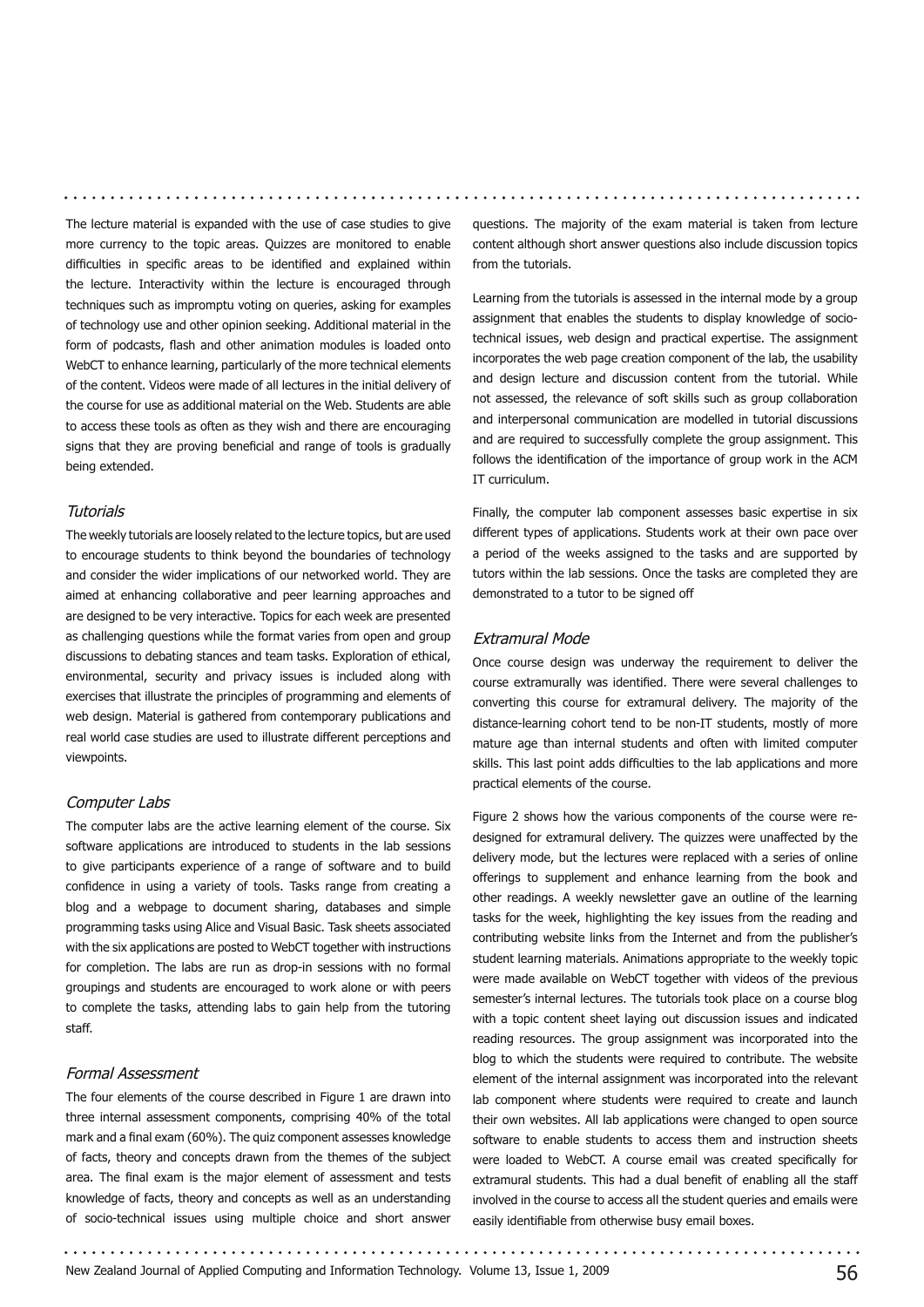

**Figure 2. Course Framework Adapted for Extramural**

#### **Evaluation and Ongoing Development**

An effective ongoing development path is essential for engaging students in an IT foundation course. This requires a continuous cycle of reviewing course outcomes, listening to feedback and addressing issues that arise. This process has been undertaken both formally and informally and feedback from both staff and students has been continually reviewed and used to inform ongoing development of the course.

# **Student Feedback**

The foundation course has now been delivered four times since its development; in summer school, twice internally and once in extramural mode. This has provided insights from a considerably different range of student cohorts, which has been beneficial in reviewing improvements and adjusting course content. For example, initial feedback was from summer school students who are not a typical cohort for this course. They tend to be more senior students from a range of disciplines using summer school to complete their degrees. Their learning capabilities and techniques are more advanced than those of the usual first year student. Informal feedback was very valuable as the students tend to know the members of staff and interaction was more relaxed enabling discussion on points of issue.

Outcomes from the summer students included confirmation that the quizzes were a useful formative learning tool and that the software applications covered in the lab sessions were interesting and stimulating. Feedback on the latter informed the rewrite of the task sheet for one software application, which was held to be unnecessarily complicated. Adjustments were piloted on two non-technical university general staff members who had taken the course in summer school. They had found the course to be an immensely useful and confidence building experience and were very positive in their newfound ability to understand IT issues and use computers more effectively.

Ongoing student feedback from the internal deliveries has been collated from our own surveys and from formal university questionnaires. We have an open door policy that, while time consuming for staff, ensures that students find the team approachable and are able to raise any concerns. Comments from informal WebCT-based surveys have been the most useful. Feedback confirms that students are very exam focused. The majority is concerned that the lectures should not stray beyond the reading material and confirmed the usefulness of the quizzes for formative learning and revision purposes.

Several students remarked on the benefits of an interactive, less structured format to the lectures used by some staff and this has provoked some thought to moving the lectures to a seminar room more conducive to discussion. To date the number of students precludes this approach although lecturers strive to retain some interaction within the formally structured lecture theatres. In contrast, the interactive tools provided for self study on WebCT, although highly regarded by non-IT students, were not frequently accessed.

Feedback on tutorials has been mixed. There is a high element of non-participation by those who can see no reward from attending (i.e. assessment marks) and a small proportion have indicated that 'discussion is boring'. Nevertheless, attendance remains at a constant level and more students attend the tutorials than the lectures. Together with other feedback we have taken the figures as a positive sign that a significant proportion of the class is interested in contemporary issues associated with IT. The majority of topics have evoked lively discussion within groups so that even those unwilling to talk to the whole class were happy to participate on a more personal scale.

In regard to the practical lab component, a small number of more IT experienced students regard the lab tasks as 'too easy'. Nevertheless, a surprising number said it was the first time they had used many of the different types of applications they were introduced to, and that they have enjoyed using them. Lab tutors can see students building

. . . . . . . . . . . . .

New Zealand Journal of Applied Computing and Information Technology. Volume 13, Issue 1, 2009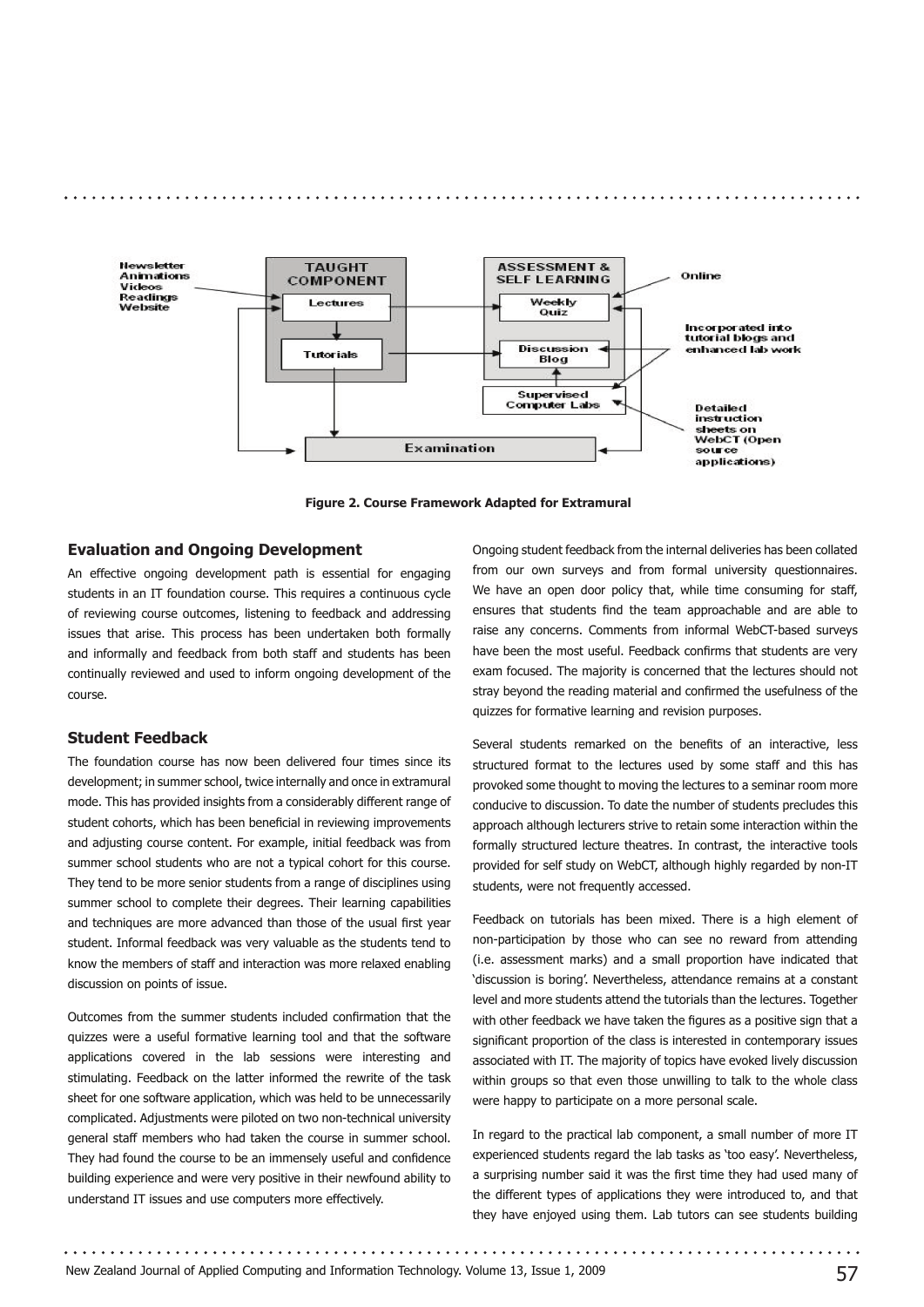confidence as they learn new applications and many students are encouraged to learn more about the applications on their own. For example, we found that several students have set far higher goals for themselves in their group assignment (which involved website design, creation and content) than required.

Finally, feedback from extramural students has provided food for thought for ongoing development. Staff contact was highlighted as a key requirement for a positive learning experience. To this end, the welcome letter that was sent to all enrolled students before the beginning of semester was held to be very important to a positive beginning. Staff contact within a given timeframe was also highly valued and to this end the dedicated email proved very useful.

We overestimated the usefulness of the videos, as many of the distance learning students rely on dial-up Internet connection and were not able to access them. Where students were able to download they contributed to feelings of "inclusion in the course". Other animations and Learn-it-Online activities were accessed over 140 times over the semester (on average 3 times per student) and rated as very useful. The written guides for the quizzes, labs and tutorials were overwhelmingly seen as helpful and highlight the importance of communication for extramural students albeit in a written form. Quizzes were regarded as helpful to the learning process although comments ranged from "ridiculously simple" to "the mark is too low for the amount of time they take" indicating again the breadth of skills found in any one student cohort.

#### **Staff Feedback**

From a staff perspective the challenge is to deliver an IT foundation course in as interesting a manner as possible and this had led to the inclusion of case studies and real world examples in lectures. The tutorials and practical components of the course have been the most time consuming to prepare. The tutorials are the most difficult to deliver as the staff are largely technically trained and not accustomed to an open, interactive discussion format in the seminar room. Tutorials are designed to challenge and even provoke the students to think in different ways and discussions often move in valid but unanticipated directions about which the staff member may feel less informed. It can be difficult for staff to maintain a neutral stance on various issues to ensure that students do not feel that their viewpoint is less valid or wrong, if discussion is to flow freely. On some topics it can be hard to get discussion started and staff must be prepared to accept that the students may know more on some issues than they do. There is also a fine balance between welcoming the new perspectives shared and keeping the discussion on track.

In contrast the lab component is more structured and staff are able to focus on ensuring all students reach a minimum level of competence in the software applications. While the majority of students are able to achieve the level required, there are a few who require extensive help to understand how to accomplish the tasks set. The course team

has tried to encourage a system of peer-to-peer tutoring in the labs to enhance learning opportunities particularly for the less skilled students. To date this has not proved successful even where students have been introduced to others with high levels of aptitude and peer-to-peer help continues to be based in friendship groups.

A next challenge for the development team is delivering the course as part of the core programme for other schools and faculties. Decisions are yet to be made as to whether the courses are tailored to specific subject areas or delivered as a generic IT course. Resources suggest that the latter option will be the most viable, and feedback will be used to further inform development in coming semesters. Further thought will need to be given as to whether we deliver the course to the student cohort as a whole or whether we tailor components such as tutorials to fit students studying other majors such as sport science or construction.

#### **Specifying Learning**

The final stage of the action research process is to document the knowledge and identify what we have learned. While this is the final stage, the process is a cyclical one and ongoing learning and development are essential to keep the course current and relevant. While we believe that the basic framework of the course meets the requirements we set out to achieve, there are some areas of specific learning that requires us to re-think and consider modifications to the course.

#### Interactivity in learning

As anticipated, interaction in the learning environment enhances the engagement of students with the course content. This is particularly important in a first year foundation course that influences future engagement with a major. The development team is now discussing how to bring the lectures and tutorials closer together to capitalise on students' positive attitudes to more interactivity in learning. This will require consideration of such issues as class size, cultural differences and varied learning styles.

One example of the potential to enhance interactivity arises from learning gained in the extramural delivery. We dispensed with the group work assignment and introduced an online blog to which students contributed. Although most students did complete the required entries, there was little sustained discussion. However, recommendations from the literature suggest that a social space, such as a virtual café, can produce more sense of belonging in a virtual cohort (Day, 2008). The university's planned change to a more user friendly learning management system in 2009 is anticipated to support the creation of a virtual café for the courses. We believe that this will enhance the blog discussions and create more interaction between the students.

New Zealand Journal of Applied Computing and Information Technology. Volume 13, Issue 1, 2009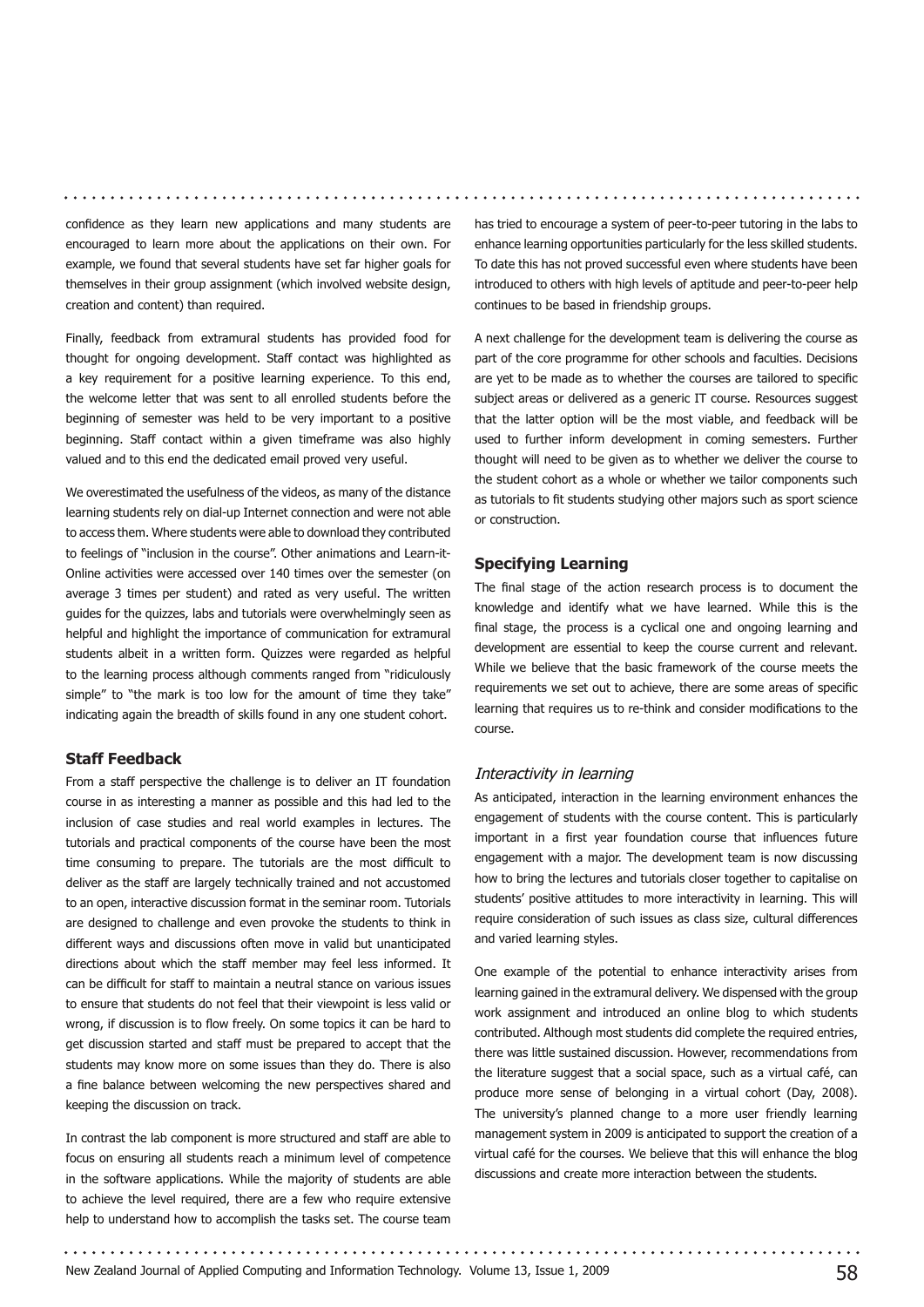#### Extramural issues

Other issues that arose from extramural delivery included the poor quality of connectivity for many distance learning students, making access to online materials problematic. We see it as essential that an IT course such as this is delivered online, supported as necessary by reading material. Students experiencing poor Internet connection were unable to download video clips, podcasts and in some cases animations. It is now planned to film shorter versions of internal lectures in dedicated sessions to improve the quality of the video. These will then be made available together with other downloadable material both online and on DVD to support students with poor connectivity.

#### Peer-to-peer learning

One area that still requires some thought is the failure of students to engage in peer-to-peer learning. We had hoped to encourage more peer-to-peer tutoring for the computer applications to encourage those with good skills to mentor those with less experience. It may be that organisation of specific sessions is needed to encourage a more 'clublike' atmosphere within a dedicated timeslot. Alternatively, if funding for students tutors can be found, they may form the basis of a learning group to encourage the less skilled students.

In the tutorials we want to increase the collaborative and peer learning experiences and encourage greater participation. This is particularly important for some overseas students who have less experience of open class discussions. To achieve this we are placing more emphasis on the assessment of tutorial content, reflecting feedback that suggests that students remain very exam-focused. The weighting of short answer questions within the final exam has been revised, and greater emphasis has been placed on examining a balance of content from both tutorials and the lectures.

# Skill levels

An important challenge, identified early in the process, was that of different skill levels amongst the student cohort. For example, while some students find the quizzes irksome and overly simple, others have found them time consuming and difficult. However, the majority of feedback has been positive and we have retained the format of this formative learning tool in each of the deliveries.

In the same way, the lab components have proved challenging to a number of the students who have indicated that they appreciate the breadth of application types they are exposed to and have a great sense of achievement from successfully completing the tasks. The importance of the written lab guides for extramural learning was emphasised in the first delivery and there is a commitment to ensure these stay current and informative. The benefit of using open source applications has been identified for extramural students, which entails detailed download descriptions in the lab guides. Commercial applications that are used in second and third year courses will continue to be used for

internal deliveries of the course.

#### Resources

The development and delivery of foundation IT courses is recognised to be time-consuming for staff. In the current commercial climate of tertiary education there is a widespread decline in university resources across all disciplines. Staff student ratios in universities are nearing 20 to 1 and the focus on large-class first year courses adds to the difficulty of developing quality courses. Staff have to find a balance between the need to engage students with interactive, current and flexible courses and the demands of research and administration. While we will continue to develop resources time restraints have limited how much can be achieved each year.

. . . . . . . . . . . . . . . . . . .

# **Conclusions**

The preparation and delivery of a new foundation course for IT has been a time intensive and challenging exercise. The decision not to take an 'off the shelf' approach to the course has meant that the core development team has taken on a heavy workload. However, now the framework of the course is established ongoing development is not so demanding of the staff. Taking a reflective approach to the process has enabled us to move the course forward while balancing the demands of learning outcomes with those of student needs. This will be particularly challenging as the course is being considered as a core element of other disciplines' first year programmes.

Other issues that have arisen from reflections in the first year of delivery include consideration of the interactive tools that have been developed for WebCT. These have not proved as popular as anticipated with IT students, although less technical members of the course have gained considerably from having free access to them. These supplementary materials may provide the key to increasing the skill levels of the non-IT students. Creating self study guides to accompany the animations and podcasts to increase their value to interested students remains a goal as resources allow.

The tutorials have proved more popular with students than with staff, as they are time-intensive and beyond the comfort zone of some members of staff. However, they bring a key element of socio-technical study to the foundation course that is beginning to be reflected in second and third year courses. Summer school will continue to run as a team effort with all members of staff committing to the delivery of the course. This reduces the workload on individuals and keeps all members of the group in touch with the key role of the foundation course.

At this stage of development we believe that the key to engaging the students is to go beyond content and continue to promote many different modes of interactivity to facilitate a successful learning experience for the broad target audience of an IT foundation paper.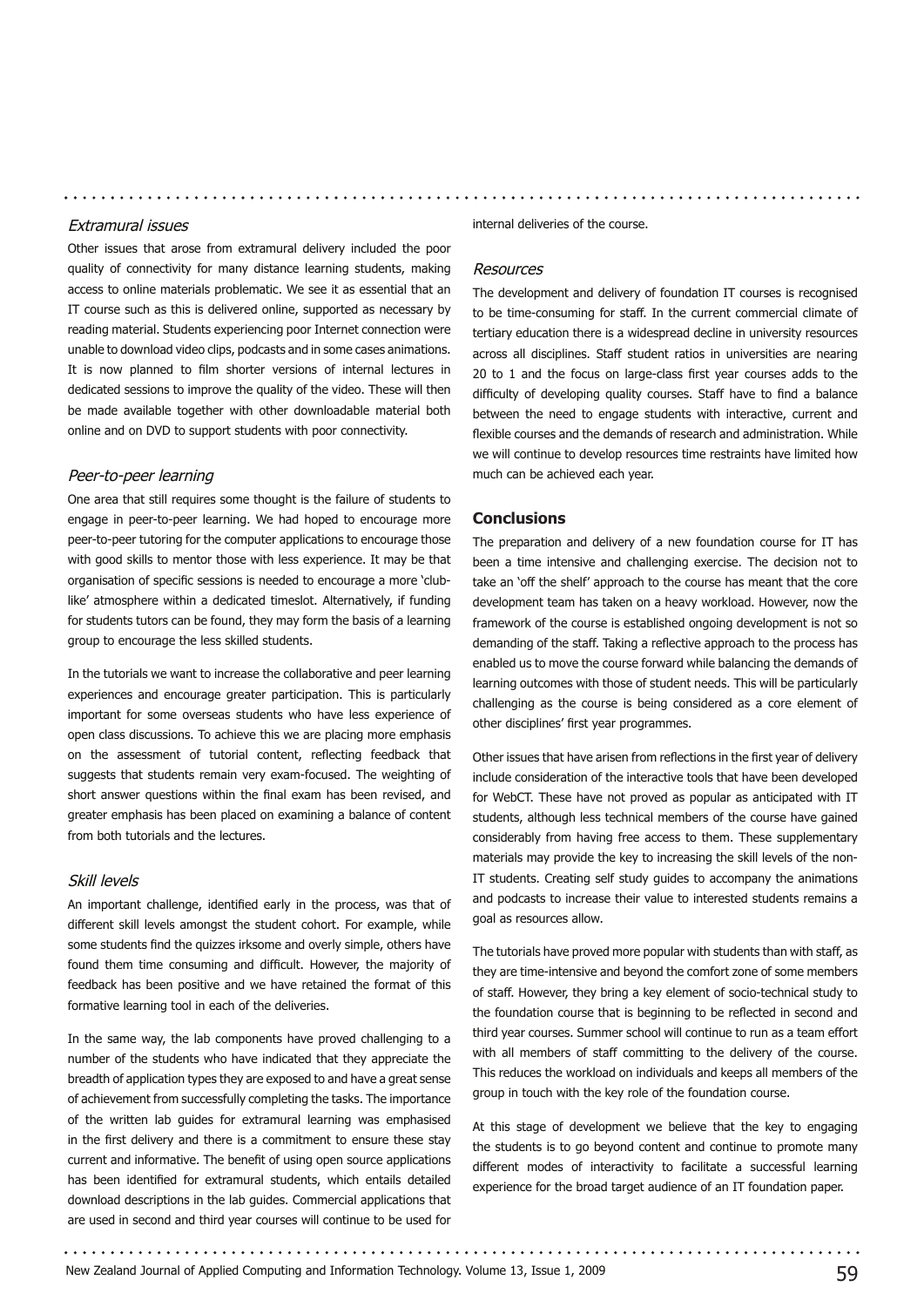#### **References**

ACM (2008). Curriculum guidelines for undergraduate degree programs in information technology. Retrieved December 12, 2008, from http:// www.acm.org/education/curricula/IT2008%20Curriculum.pdf

Day, K. (2008). Investigating the value of online discussions in health informatics teaching. Paper presented at the 13th International Symposium for Health Information Management Research. Auckland, New Zealand.

Gupta, G K. (1998). Teaching introductory computer science as science of information. In F. Mulder & T. van Weert (Eds.), Informatics in higher education. Views on informatics and non-informatics curricula (pp. 64-72). London: Chapman & Hall.

Hunter, M G. (2004). Qualitative research in information systems: An exploration of methods. In M. E.Whitman & A. B.Woszczynski (Eds.), The handbook of information systems research (pp. 291-304). London: Idea Group Publishing.

Olesen, K., & Myers, M. (1999). Trying to improve communication and collaboration with technology. An action research project that failed. Information Technology and People, 12(4), 317-328.

Randolph, G. B. (2007). Developing a foundation course in information systems. Proceedings of 8th SIGITE Conference (pp. 267-268). New York: ACM.

Shackelford, R. L., & LeBlanc, R. J. (1998). Introduction to computing: A course in computer science fundamentals. In F. Mulder & T. van Weert (Eds.). Informatics in higher education. Views on informatics and non-informatics curricula (pp. 127-138). London: Chapman & Hall.

Shelley, G. B., Cashman, T.J., & Vermaat, M.E. (2007). Discovering computers: Fundamentals (4th ed.) Boston: Thomson.

Stockdale, R., Le Heron, J. & Parsons, D. (2008). Beyond content: Engaging students in tertiary foundation courses in information technology. In S. Mann & M. Lopez (Eds.) Proceedings of the 21st Conference of the National Advisory Committee on Computing Qualifications (pp. 169-174). Hamilton, New Zealand: NACCQ.

Stockdale, R., & Stoney, S. (2007). Generating a gender balance: Making introductory information systems courses a positive experience. Australian Journal of Information Systems, 15(1), 25-39

Stoettinger, B., & Schlegelmilch, B. B. (2002). Information and communication technologies in tertiary education: A "customer" perspective. Marketing Education Review, 12 (2), 63-72

Turner, A. J. (1998). Trends in teaching informatics. In F. Mulder & T. van Weert (Eds.), Informatics in higher education. Views on informatics and non-informatics curricula (pp. 148-155). London: Chapman & Hall.